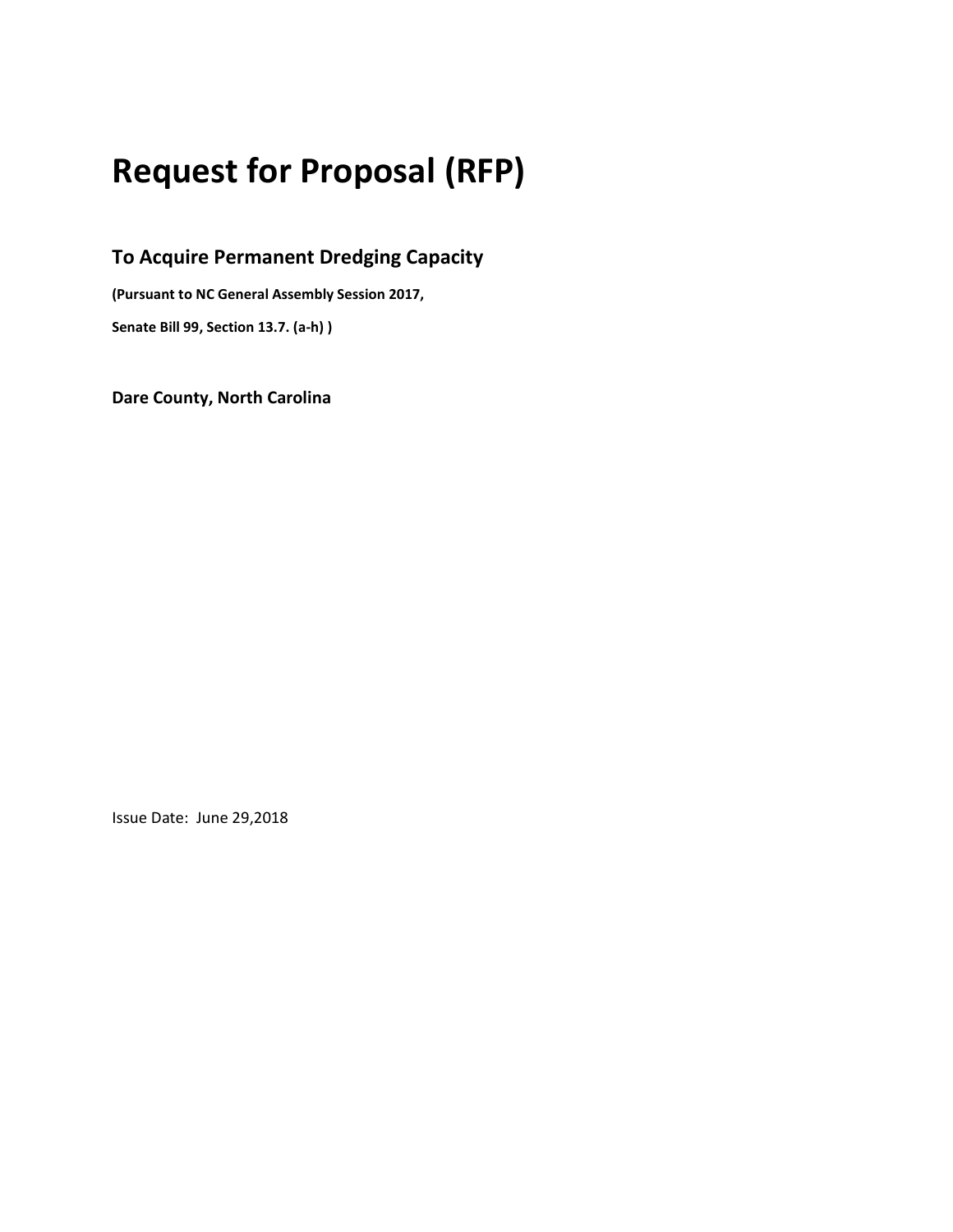# TABLE OF CONTENTS

#### SECTION 1. PURPOSE

- 1.1 DEFINITIONS
- 1.2 OVERVIEW
- 1.3 PROJECT GOALS
- 1.4 SCOPE OF WORK
- 1.5 QUESTIONS
- 1.6 CLOSING DATE
- 1.7 PROJECT TIMELINE

#### SECTION 2. RESPONSE REQUIREMENTS

- 2.1 RESPONSE REQUIREMENTS
- 2.2 SELECTION PROCESS
- 2.3 SELECTION CRITERIA

#### SECTION 3. ATTACHMENTS

- 3.1 Senate Bill 99, Section 13.7(a-h) of the 2017 Session of the NC General Assembly
- 3.2 Resolution Delegating Duties to the Oregon Inlet Task Force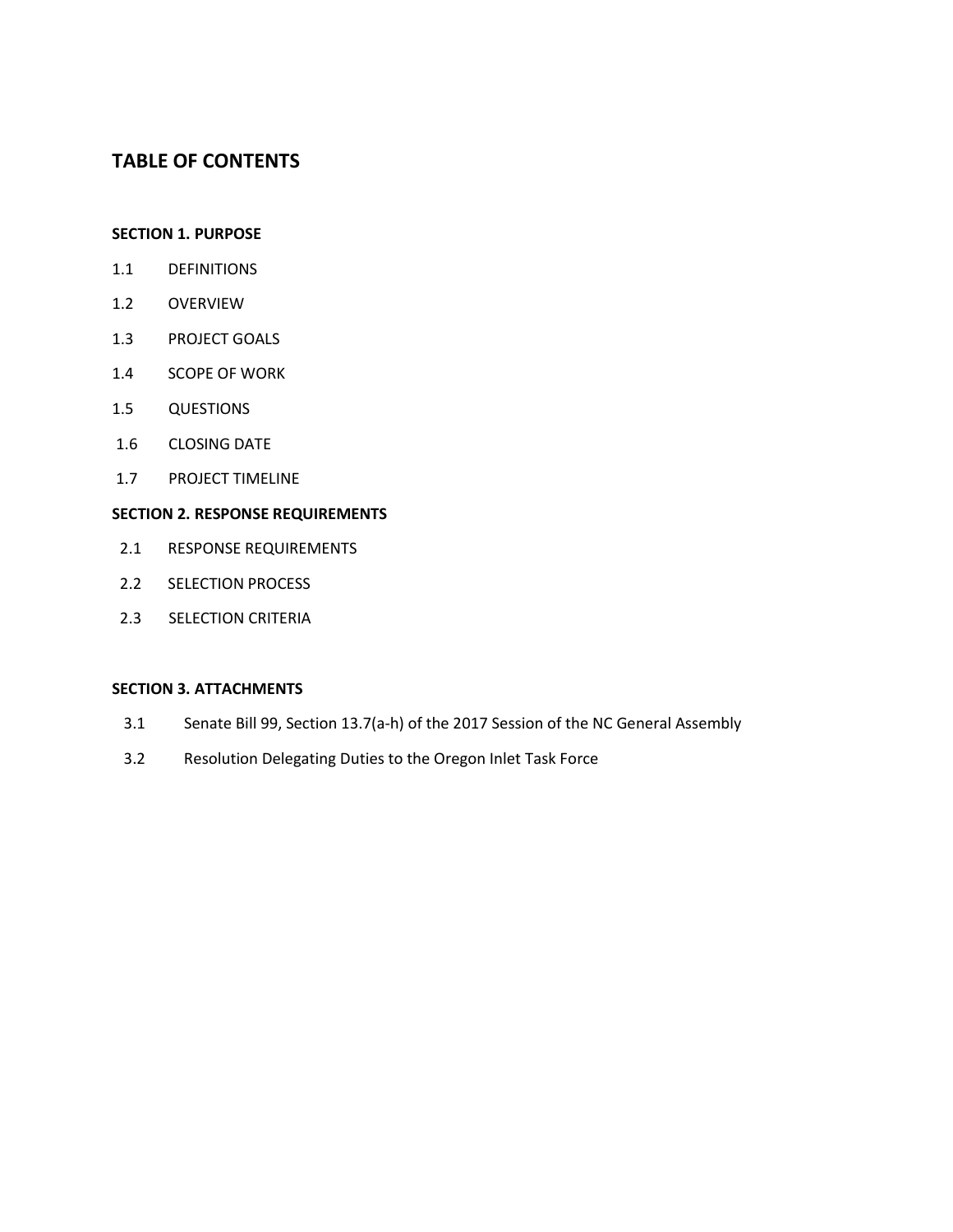# SECTION 1. PURPOSE

## 1.1 DEFINITIONS

- a. Local Partner- Dare County in conjunction with the Oregon Inlet Task Force.
- **b.** Private Partner- the entity chosen from the responses to this RFP.
- c. Legislation- Senate Bill 99, Section 13.7(a-h) of the 2017 Session of the NC General Assembly.
- d. RFP- Request for proposal
- e. State- North Carolina
- f. Respondent the entity responding to this RFP

## 1.2 OVERVIEW

This is a Request for Proposal (RFP).

The North Carolina General Assembly in the 2017 Session of the NC General Assembly, Senate Bill 99, Section 13.7(a-h) found that "the maintenance of the State's shallow draft navigation channels in a manner that keeps those channels navigable and safe and minimizes their closure or degradation is a vital public purpose and proper governmental function and that declines in federal funding and dredging activity have significantly and adversely impacted the ability of the federal government to maintain these channels in a timely manner. The resulting deterioration in these channels damages the significant portion of the economy of the State's coastal regions that is dependent on the use of the navigation channels by watercraft. Therefore, it is the policy of the State to support and, when necessary to meet the public purposes set forth in this subsection, to supplement federal maintenance of the navigational channels"

## 1.3. Project Goals

Pursuant to and in compliance with the provisions of the 2017 Session of the NC General Assembly, Senate Bill 99, Section 13.7(a-h) Dare County as the Local Partner, in conjunction with the Oregon Inlet Task Force and the successful Respondent as the Private Partner, seeks to have constructed an ocean certified hopper dredge, constructed, owned, operated and maintained by Private Partner, to provide dredging services for Oregon Inlet, Hatteras Inlet, their surrounding waterways and other shallow draft inlets and waterways in North Carolina as directed by the Oregon Inlet Task Force in conjunction with Dare County as the Local Partner.

## 1.4 Scope of Work

The Private Partner selected and the Oregon Inlet Task Force shall work together to design, create specifications, and construct, a hopper dredge with capacity to obtain and maintain the Oregon Inlet Channel to the authorized depth of seventeen (17) feet, while maintaining the capability to dredge in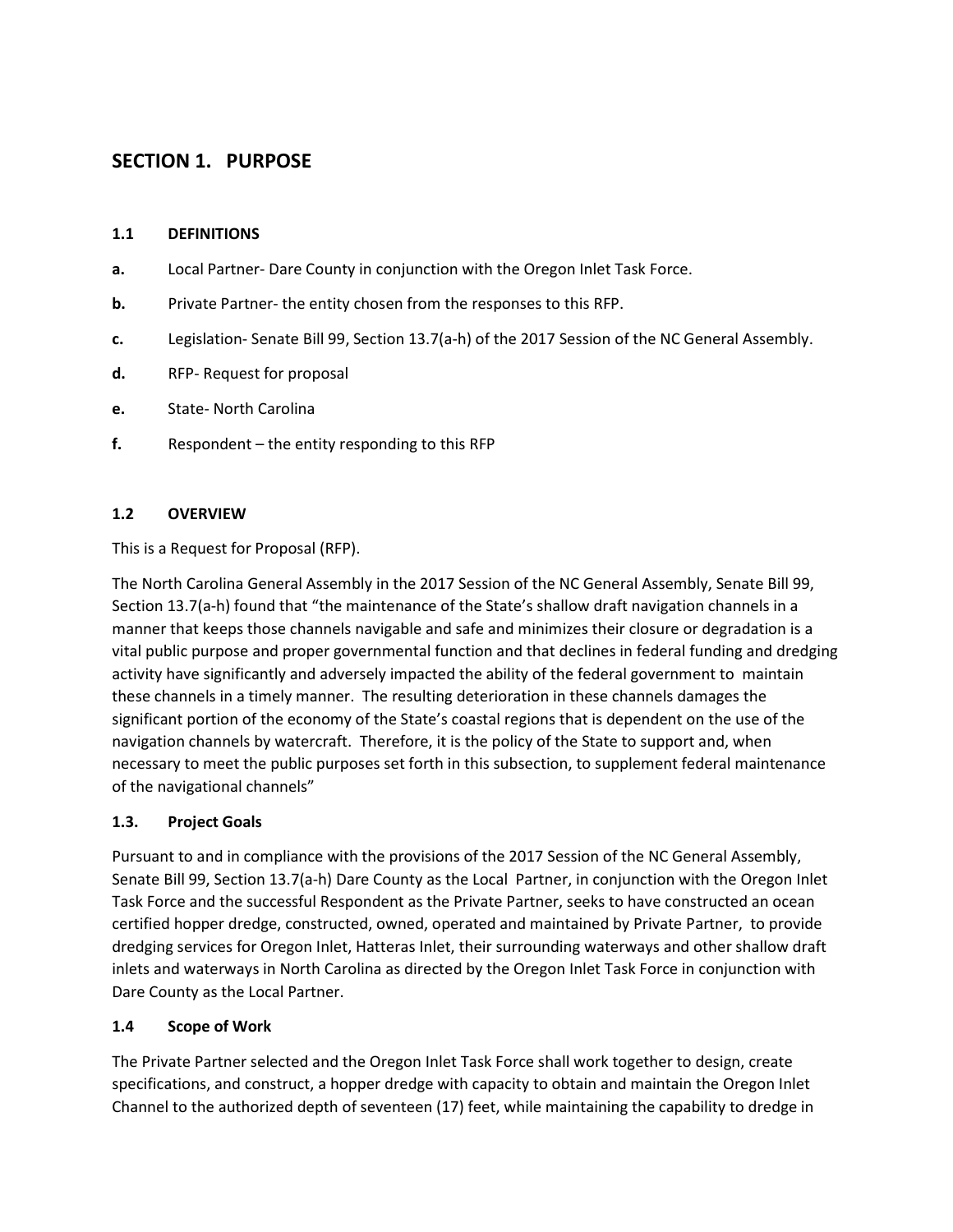Hatteras Inlet and other similar shallow draft inlets of the State and in the interior waterways of the State. The time for completing this activity should be accomplished within twenty-four (24) months from the date of the signed MOA with the Private Partner.

The Private Partner selected shall be eligible for a forgivable loan from the Local Partner in the amount of \$15 million dollars upon terms to be agreed upon between the Private Partner selected and the Local Partner and in compliance with the provisions of Senate Bill 99, Section 13.7(a-h) of the 2017 Session of the NC General Assembly, for the construction of the dredge. Respondent shall pay all costs of design and construction (which are estimated to be between \$25 and \$30 million dollars) in excess of the \$15 million forgivable loan, shall enter a contract with a dredge construction company based upon specifications approved by the Oregon Inlet Task Force in consultation with Private Partner and shall be responsible for and pay all costs to operate, maintain and protect the dredge and its operation.

The Oregon Inlet Task Force will work with the Private Partner in scheduling and location of dredging activities but the decisions of the Oregon Inlet Task Force as to scheduling and location of dredging activity shall prevail.

The Private Partner selected, the Local Partner and the Oregon Inlet Task Force shall negotiate, and upon agreement enter:

(a) a promissory note for the forgivable loan referenced above, with appropriate collateral, guaranties and/or inter creditor agreements as agreed by the parties, and

(b) a Memorandum of Agreement (MOA) setting forth the rights, duties, responsibilities, and obligations of the parties, not inconsistent with the legislation or the terms of this RFP.

This RFP and the responses thereto shall create no legal obligations or labilities between the Local Partner and the Private Partner and/or the Oregon Inlet Task Force. All legal rights, obligations and responsibilities of the parties shall be evidenced by separate written documents negotiated and agreed upon by the Private Partner selected, the Oregon Inlet Task Force, and the Local Partner.

## 1.5 QUESTIONS

Any questions submitted concerning this RFP must be received no later than 5:00 p.m. local time on July 14, 2018 Questions shall be submitted to Jim Tobin, Chairman of the Oregon Inlet Task Force, Dredge Subcommittee, Jim.Tobin@darenc.com, with copies to Dare County Purchasing Agent Dustin Peele, dustin.peele@darenc.com and Dare County Manager Robert L. Outten, outten@darenc.com

Responses to questions will be issued to all vendors known to have received this RFP within ten business days.

## 1.6 CLOSING DATE

The closing date for responses to this RFP is July 29, 2018 at 5:00 p.m. EDT. Each Respondent shall submit three (3) hard copies and one (1) electronic copy in PDF format. The responses shall be addressed to Oregon Inlet Task Force Dredge Subcommittee C/O Dustin Peele, Dare County Purchasing Agent, as instructed in Subsection 2.1.

Responses received after the scheduled closing date and time will not be accepted and will not be considered.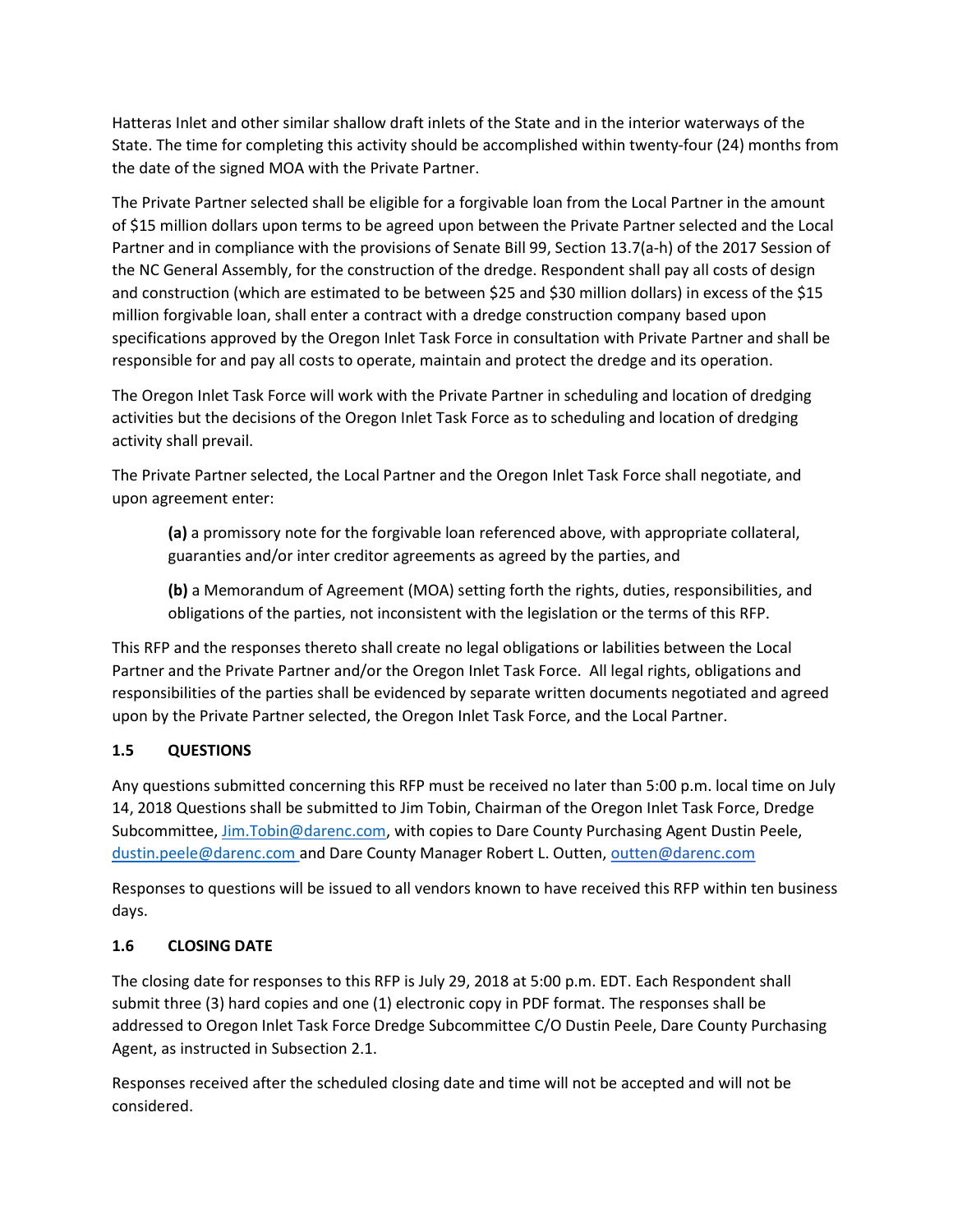Responses submitted must comply with all instructions, specifications, and requirements as set forth herein.

Responses failing to comply with the RFP may be deemed non-responsive and could be eliminated from consideration

#### 1.7 PROJECT TIMELINE

The projected timeline is as follows:

| <b>EVENT</b>                             | <b>DATE</b>                  |
|------------------------------------------|------------------------------|
| <b>RFP Released</b>                      | June 29, 2018                |
| Proposals Due                            | 5:00 p.m. EDT, July 29, 2018 |
| Anticipated Selection of Private Partner | August 2018                  |

The Local Partner anticipates completion of construction, sea trials, Coast Guard certifications and all other matters and things necessary to begin dredge operations to be completed in time for dredging activity to begin in Oregon Inlet on or before 24 months from the signature date of the MOA.

# SECTION 2. RESPONSE REQUIREMENTS

#### 2.1 RESPONSE REQUIREMENTS

All proposals shall be provided in three (3) hard copies and one (1) electronic copy in PDF format, delivered to Dare County Government. Responses shall be addressed to:

Mailing Address:

Oregon Inlet Task Force Dredge Subcommittee C/O Dustin Peele Purchasing Agent, Dare County Government P.O. Box 1000 Manteo, NC 27954

Physical Address:

954 Marshall Collins Drive Manteo, NC. 27954

Electronic copy to: dustin.peele@darenc.com and sallyd@darenc.com

#### 2.2 SELECTION PROCESS

Pursuant to the provisions of Senate Bill 99, Section 13.7(a-h) of the 2017 Session of the NC General Assembly, selection is exempt from the provisions Articles 3 and 8 of Chapter 143 of the North Carolina General Statutes and only subject to the provisions of Senate Bill 99, Section 13.7(a-h) of the 2017 Session of the NC General Assembly. The Private Partner shall be selected by the Oregon Inlet Task Force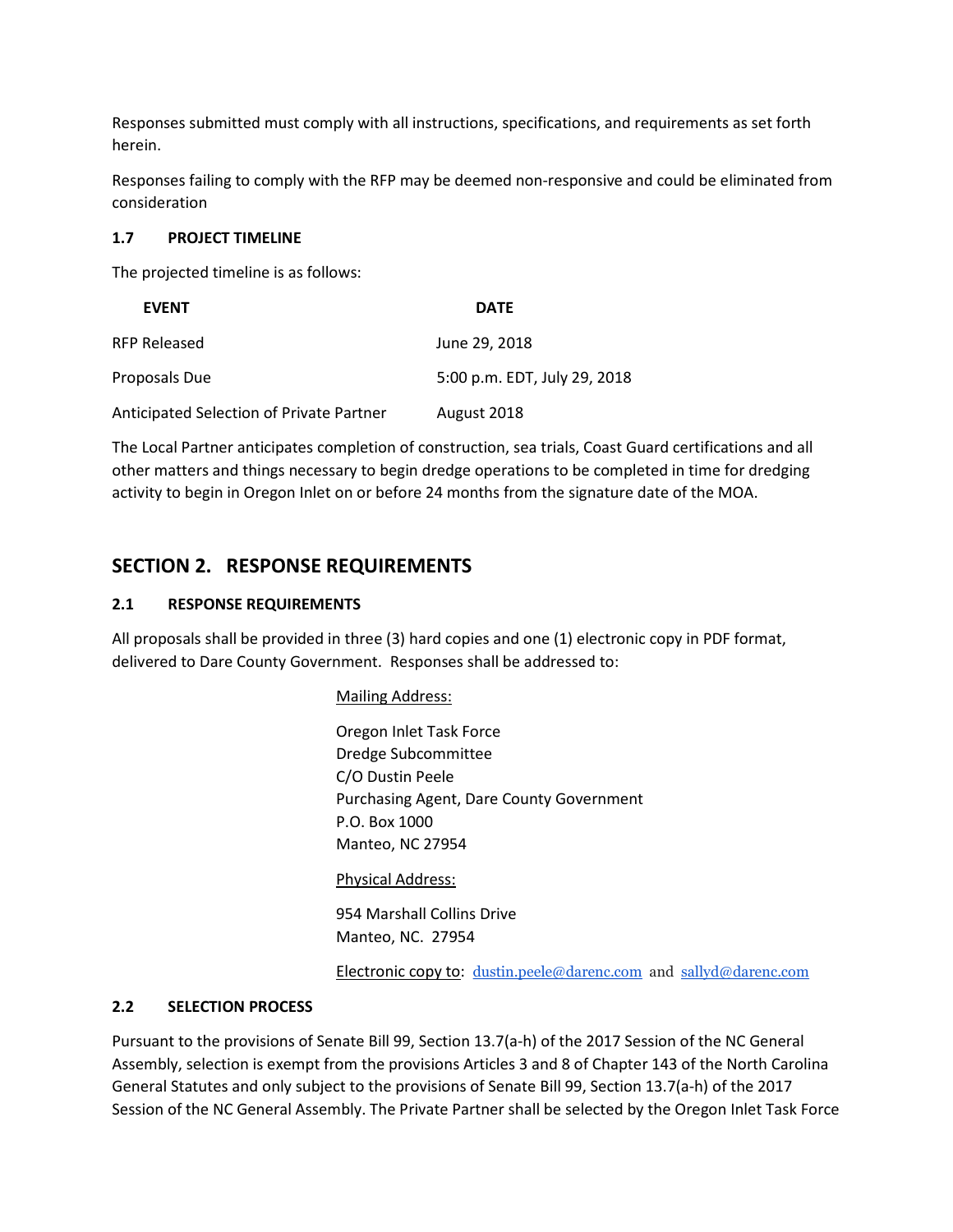from the responses received. The Private Partner selected will be the Respondent who, in the judgement of the Oregon Inlet Task Force, can best meet the goals, needs, desires and objectives of the above cited legislation.

The Oregon Inlet Task Force reserves the right not to select a Private Partner based on this RFP.

# 2.3 SELECTION CRITERIA

The successful Respondent shall:

1. Have a dredge operations manager/captain available to be assigned to the construction & operation of the dredge to be constructed who is recently experienced in operating a hopper dredge in Oregon Inlet, Hatteras Inlet and other shallow draft inlets and waterways in North Carolina. Provide the names of the dredge operations manager/captain and list their recent experience operating hopper dredges in Oregon Inlet, Hatteras Inlet and other inlets and waterways of North Carolina.

2. Provide financial Statements, letters of credit and/or other documentation sufficient to demonstrate to the Local Partner and the Oregon Inlet Task Force that Respondent has the financial ability to fund or obtain funds sufficient to pay the costs of dredge construction in excess of the forgivable loan, operations, maintnenace and to repay the balance of the forgivable loan in the event that the cost savings goals of the legislation are not met.

3. Provide proof of insurance or other documentation to demonstrate the ability to obtain property and casualty insurance on the dredge of up to thirty million (\$30,000,000) dollars and liability insurance with limits of \$5,000,000.00/incident. Dare County, North Carolina and the Oregon Inlet Task Force must be named as additional insureds.

4. Provide its methods of financing its share of the design and construction costs, and proposals to provide the Local Partner with collateral and guarantees sufficient to cover the amount of the forgivable loan.

5. Demonstrate its knowledge of the dredging needs and requirements of Oregon and Hatteras Inlets and the other shallow draft inlets and waterways of the State.

6. Provide a plan for maintaining as the homeport and base of operations in Dare County North Carolina.

7. Provide the location and plan for maintenance of the dredge.

8. Demonstrate its ability and provide a plan to comply with all provisions of the legislation.

9. Proposed material terms for the forgivable loan.

10. Acknowledgement that the Oregon Inlet Task Force shall be responsible for the scheduling of the dredging of the inlets and waterways and that the base of operations and home port shall be Dare County, North Carolina.